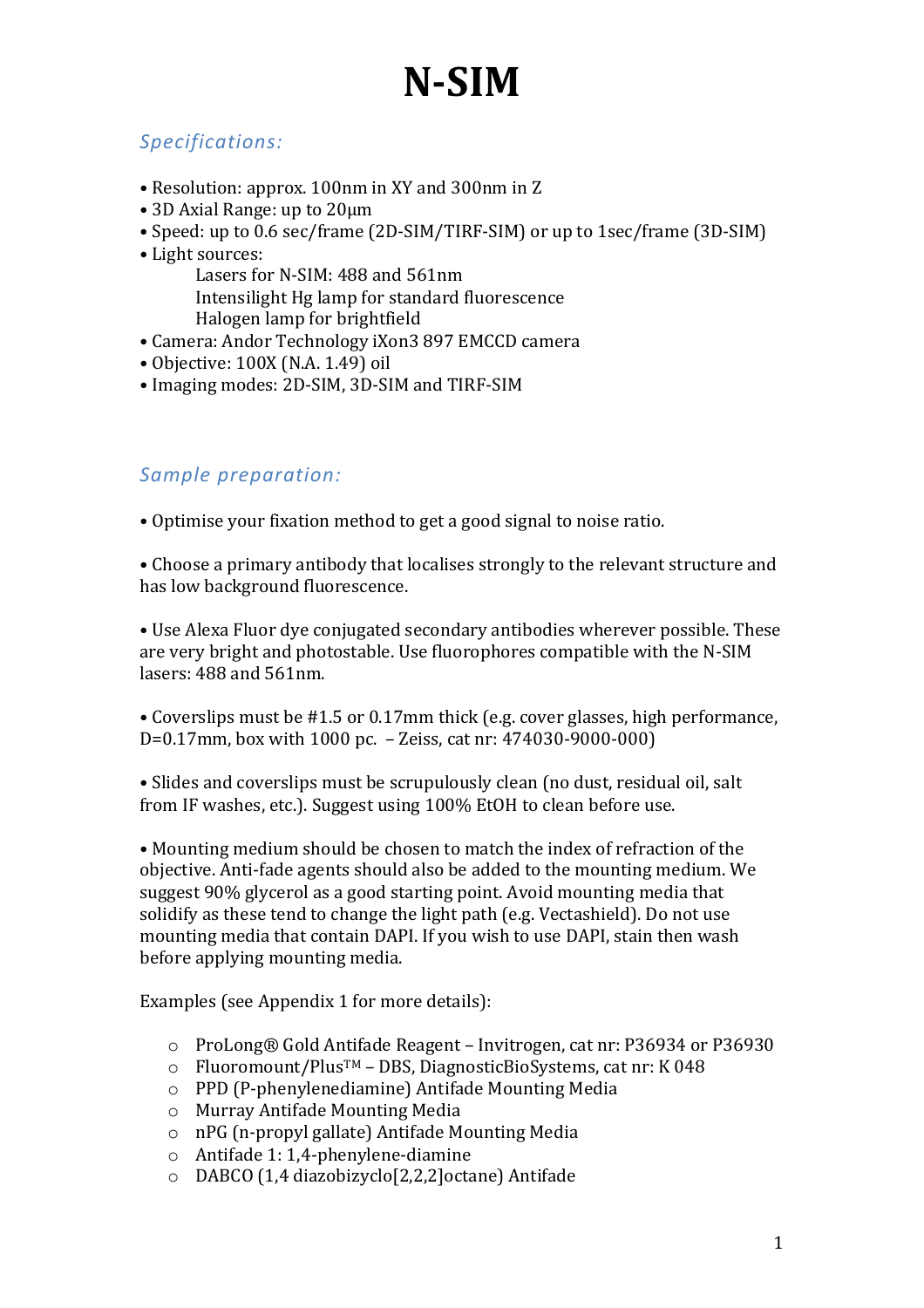• Coverslips must be in the center of the slide (the distance from the center of the coverslip to both short edges of the slide must be the same, see diagram below. The frosted part of a slide counts as part of the overall length). Only one coverslip may be mounted per slide. This is due to the limited range of motion of the stage and can't be changed!



• Coverslips must be sealed on all sides (no leakage) with clear nail polish or another solid sealing agent. Samples can be stored at  $4^{\circ}$ C.

- Bring freshly prepared samples and avoid freeze-thaw cycles.
- Immersion oil provided: Type NF (nd=1.515)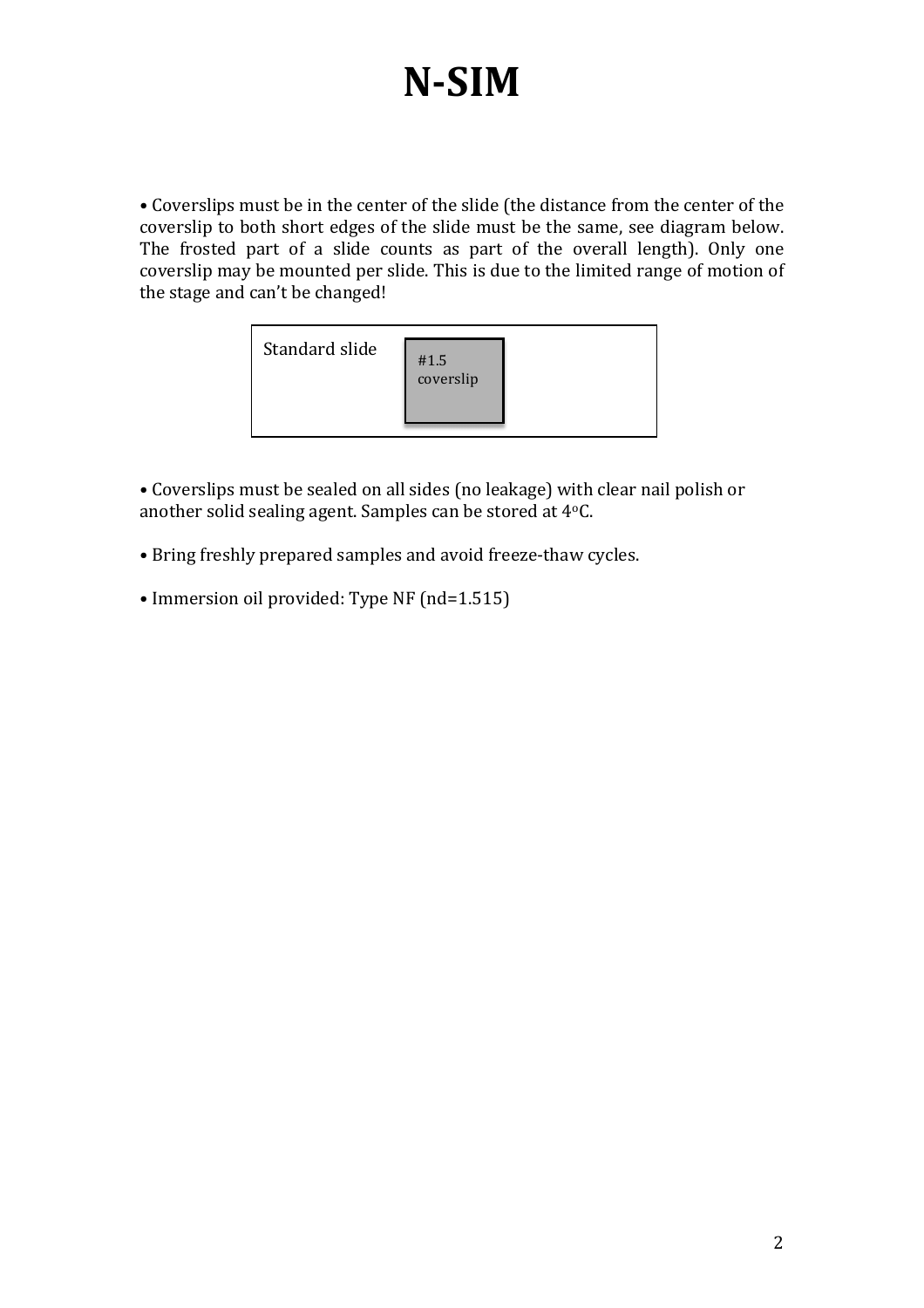### **Appendix 1 - Antifade Recipes**

#### **PPD (P-phenylenediamine) Antifade Mounting Media (Recipe #1)**

P-phenylenediamine (EMD Chemicals Inc. Cat# PX0730)

- 1. Wrap a glass scintillation vial with foil and drop in a small stir bar. (PPD is light-sensitive.)
- 2. With a 10 ml pipet add 9 mls of glycerol to the vial.
- 3. With the 1000 µl Pipetman add 1ml of 1X PBS.
- 4. Place on stirrer and begin mixing.
- 5. Weigh out 10 mg of p-phenylenediamine on the Mettler balance. *PPD* is toxic. *Wear gloves and don't inhale it.*
- 6. Add the PPD to the vial and stir untill it is all in solution (1-2 hrs.). The medium should appear almost colorless to a slight tint of yellow. If it is an intense yellow or orange color the PPD is most likely contaminated and will have background staining.
- 7. pH the mounting medium to a pH of 8.0-9.0 using the Carbonate-Bicarbonate buffer.  $pH$  paper of range  $6.5$ -10.0 should be used to check the  $pH$  of the medium after addition of 12 drops of the Carb-Bicarb buffer and stirring. Additional drops of buffer are added untill the desired pH is reached.
- 8. Aliquot the mounting medium and store at -70oC.
- \* Flakes of PPD are large and should be crushed Carbonate- Bicarbonate Buffer
	- A. Make up a  $0.2M$  solution of anhydrous sodium carbonate  $(2.12g/100m)$
	- B. Make up a0.2M solution of sodium bicarbonate (1.68g/100ml)

Take 4 mls of  $A + 46$  mls of B and bring up to 200 mls with DH2O. The pH will be 9.2. 

\*Note: If the PPD is contaminated or goes bad ( turns a brown color ) it will stain DNA, so each preparation should be tested. Check by looking at mitotic cells to be sure that chromosomes are not stained.

#### **Murray Antifade Mounting Media**

Preparation: 

- 1. In a suitable bottle, add:
	- a. 100 ml glycerol (check for autofluorescence first!)
	- $b. 5 g (n-propyl gallate)$
	- c.  $0.25$  g DABCO  $(1,4$ -diazobicyclo- $(2,2,2)$ -octane)
	- d. 0.0025 g PPD (para-phenylenediamine)
- 2. Wrap tube completely in foil to protect from light
- 3. Mix on stirrer until dissolved (overnight)
- 4. Store at  $4^{\circ}$ C.

Use: 

- 1. Do final wash in pH 8 (to pH 8.5) buffer.
- 2. Drain buffer from slide.
- 3. Add enough antifade to cover specimen.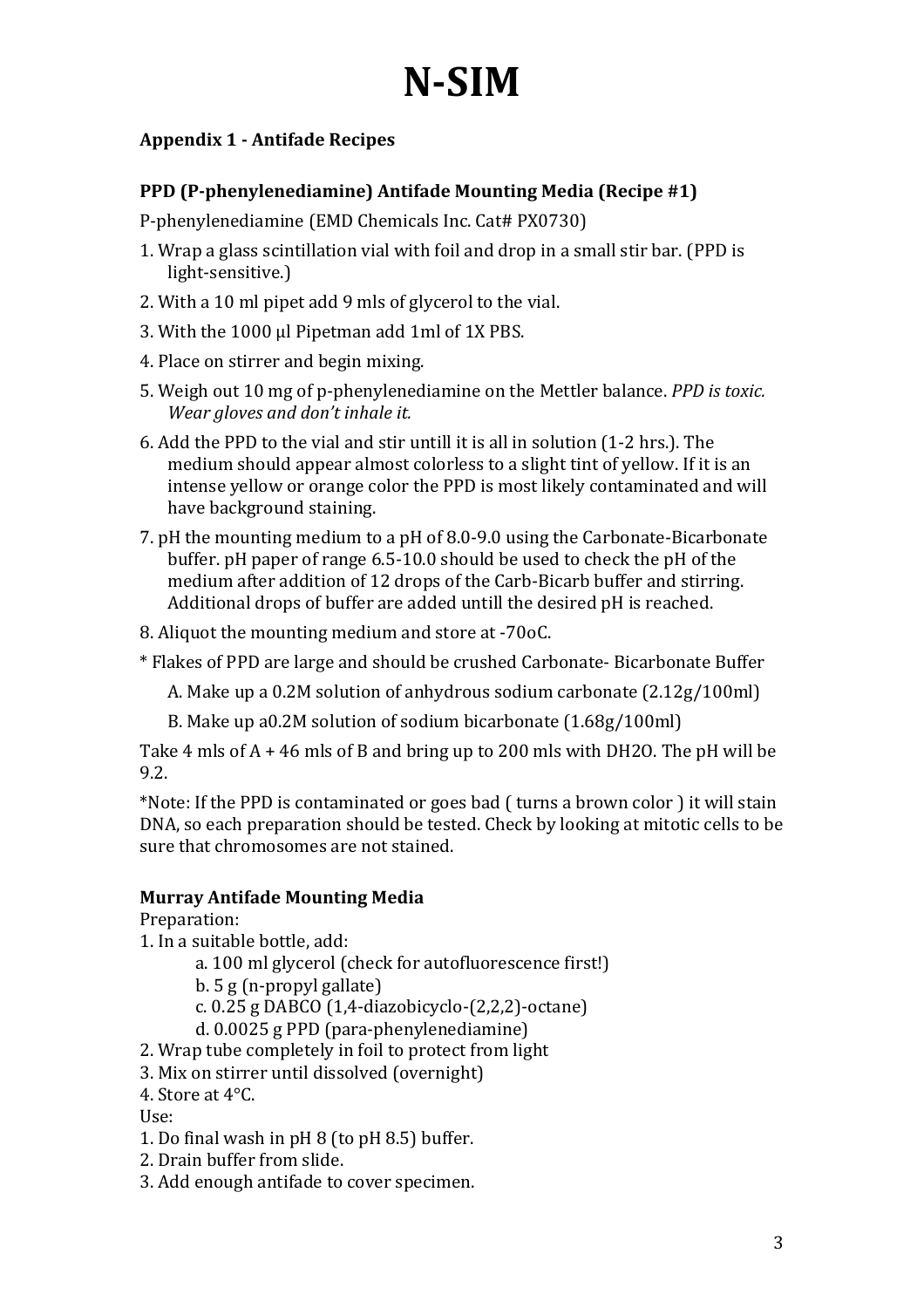4. Let sit 5 minutes, drain off antifade.

5. Mount with fresh antifade. Coverslip.

Note: Try to remove all water from the specimen! Otherwise, effectiveness of the antifade will be greatly decreased.

Thanks to Dr. John Murray at the University of Pennsylvania

#### **nPG (n-propyl gallate) Antifade Mounting Media**

Preparation: 

1. In a 50 ml falcon tube, add:

- a. 5ml of 0.2M TRIS, pH 8.5
- b. 43 ml glycerol (check for autofluorescence first!)
- c. 2.5g n-propyl gallate
- 2. Wrap tube completely in foil to protect from light
- 3. Mix on stirrer until dissolved (overnight)
- 4. Store at  $4^{\circ}$ C.

Use: 

- 1. Do final wash in  $pH_8$  (to  $pH_8.5$ ) buffer.
- 2. Drain buffer from slide.
- 3. Add enough antifade to cover specimen.
- 4. Let sit 5 minutes, drain off antifade.
- 5. Mount with fresh antifade. Coverslip.

#### Antifade 1: 1,4-phenylene-diamine (Recipe #2)

1,4-pheylene-diamine 

- 1. Prepare carbonate-bicarbonate buffer (pH 9.0).
- 2. Dissolve 50 mg 1,4-phenylenediamine in 2 ml 1X PBS.
- 3. Adjust pH with carbonate-bicarbonate buffer to 8.0.
- 4. Add 1X PBS to 5 ml.

**Important:** Add 2 ml buffer and check pH, then add drop-wise until pH is 7.99-8.00. If pH exceeds 8.0, the procedure must be started over.

5. Mix with 45 ml 86% glycerol. Leave on inverter for at least 1 hr.

6. Aliquot and store at -20 $\degree$ C.

Carbonate-Bicarbonate Buffer (pH 9.0)

Sodium bicarbonate, 0.5 M (pH 8.13) 4 ml Sodium carbonate, 0.5 M (pH 11.32) 1 ml

Filter sterilize

#### **DABCO (1,4 diazobizyclo[2,2,2]octane) Antifade**

DABCO (1,4-diazabicyclo[2.2.2]octane) Sigma, Cat. D2522 Glycerol, 86% Tris-HCl, l M pH 8.0 **Preparation**  Components Amount DABCO 0.233 g Tris-HCl, 1 M pH 8.0 200 µl Sterile water 800 μl Glycerin, 86% 9 ml **Procedure**